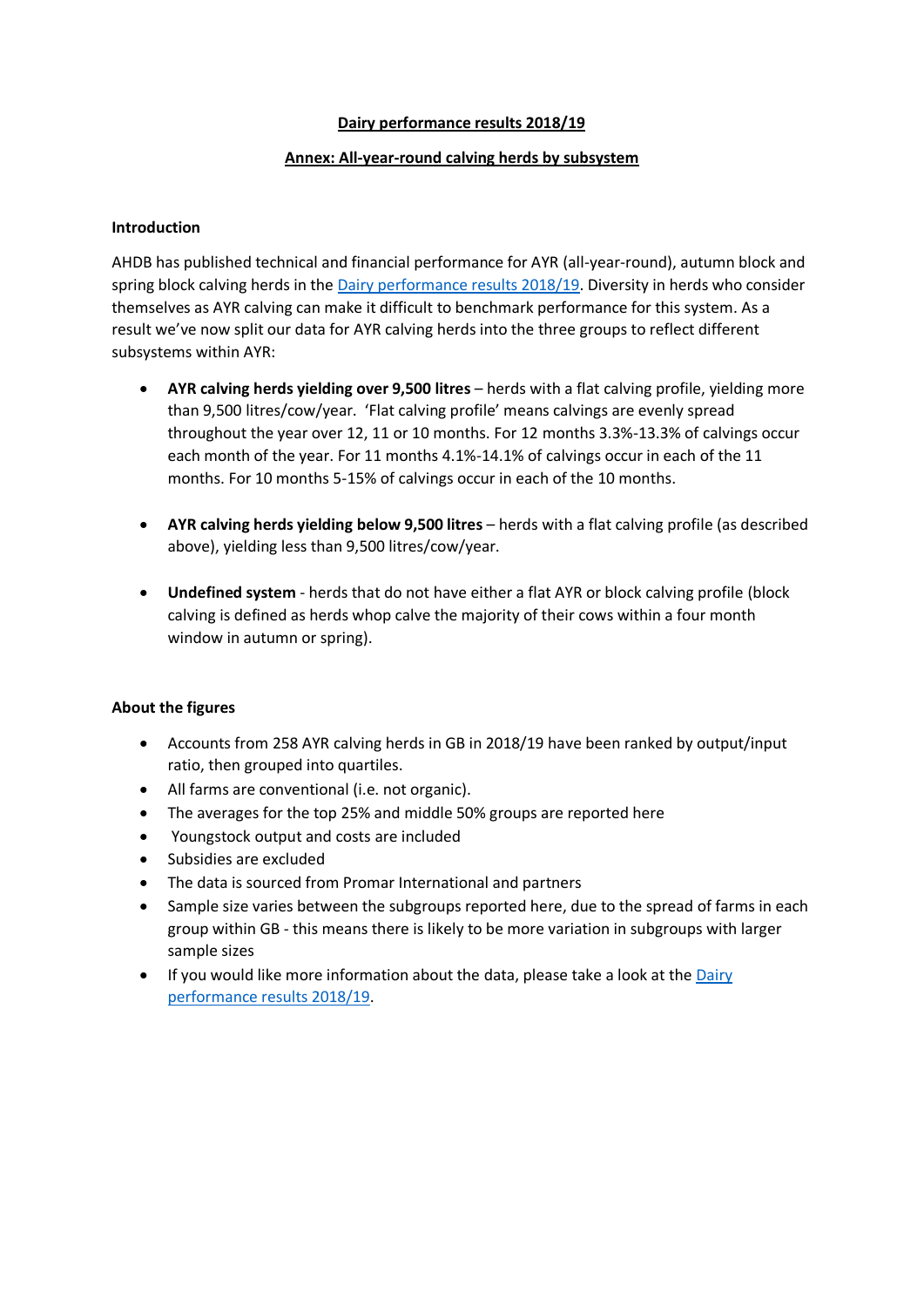# **All-year-round calving herds yielding over 9,500 litres – performance in 2018/19**

Table 1. Technical performance of 28 AYR calving conventional GB dairy herds with a truly flat calving profile yielding over 9,500 litres in 2018/19, when ranked by output/input ratio

|                                             | <b>Top 25%</b> | Middle 50% |
|---------------------------------------------|----------------|------------|
| <b>Herd</b>                                 |                |            |
| Average herd size                           | 478            | 356        |
| Dairy stocking density (livestock units/ha) | 1.9            | 2.6        |
| Labour - paid and unpaid (hours/cow/year)   | 33             | 33         |
| <b>Milk production</b>                      |                |            |
| Milk production (I/cow/year)                | 11,018         | 10,512     |
| Milk solids production (kg/cow/year)        | 819            | 770        |
| Average butterfat (%)                       | 4.0            | 3.9        |
| Average protein (%)                         | 3.3            | 3.2        |
| Milk from forage (I/cow/year)               | 3,438          | 3,047      |
| <b>Calving</b>                              |                |            |
| Age at first calving (months)               | 25             | 26         |
| Calving interval (days)                     | 403            | 394        |
| <b>Herd replacement</b>                     |                |            |
| Herd replacement rate (%)                   | 32             | 31         |
| <b>Number of lactations</b>                 | 4.0            | 3.4        |
| Average daily lifetime yield (litres/day)   | 18             | 17         |
| Dairy herd replacement cost (ppl)           | 2.3            | 2.5        |
| Dairy herd replacement cost (£/cow)         | 256            | 270        |

Source: AHDB, Promar International and partners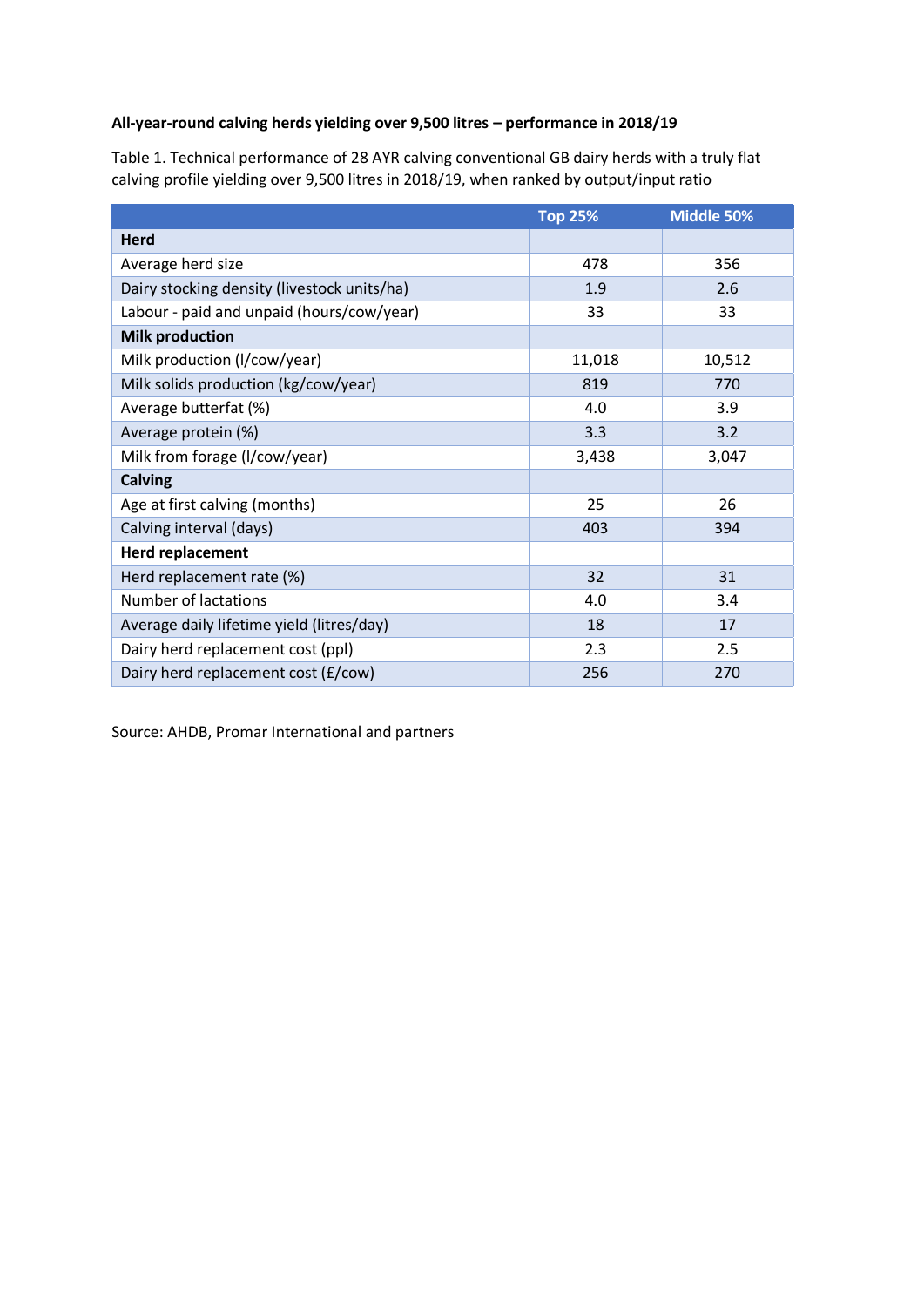Table 2. Financial performance of 28 AYR calving conventional GB dairy herds with a truly flat calving profile yielding over 9,500 litres in 2018/19, when ranked by output/input ratio (including dairy youngstock output and costs)

| Pence per litre (ppl)                     | <b>Top 25%</b> | Middle 50% |
|-------------------------------------------|----------------|------------|
| Output                                    |                |            |
| Milk sales                                | 30.4           | 30.1       |
| Calf sales                                | 1.0            | 0.9        |
| Cow sales                                 | 1.7            | 1.7        |
| Youngstock heifer sales                   | 0.1            | 0.3        |
| Other income                              | 0.0            | 0.0        |
| Dairy herd valuation change               | 0.4            | 0.3        |
| Youngstock herd valuation change          | 0.4            | $-0.1$     |
| <b>Total output</b>                       | 34.0           | 33.1       |
| Livestock purchases                       | 0.4            | 1.4        |
| <b>Variable costs</b>                     |                |            |
| Purchased concentrates for dairy herd     | 8.8            | 9.1        |
| Purchased concentrates for youngstock     | 1.1            | 1.3        |
| Purchased forage and short-term keep      | 0.6            | 3.1        |
| Home grown concentrate and forage costs   | 0.9            | 1.0        |
| <b>Total feed and forage costs</b>        | 11.5           | 14.5       |
| Veterinary and medicine costs             | 1.1            | 0.9        |
| Other livestock costs                     | 2.6            | 3.0        |
| <b>Total variable costs</b>               | 15.2           | 18.5       |
| <b>Overhead costs</b>                     |                |            |
| Labour - paid                             | 3.0            | 3.0        |
| Labour - unpaid                           | 1.1            | 0.9        |
| Power and machinery                       | 3.4            | 3.5        |
| Machinery and equipment depreciation      | 1.0            | 0.9        |
| Property repairs                          | 0.5            | 0.4        |
| <b>Buildings depreciation</b>             | 0.4            | 0.3        |
| Rent                                      | 1.3            | 0.7        |
| Rental value of owned land                | 0.2            | 0.3        |
| Finance                                   | 1.0            | 0.8        |
| Other operational costs                   | 0.9            | 0.9        |
| Overheads (excluding rent and finance)    | 10.2           | 9.9        |
| <b>Total overhead costs</b>               | 12.7           | 11.8       |
| <b>Total production costs and margins</b> |                |            |
| Cash cost of production                   | 25.6           | 29.3       |
| Cash net margin                           | 7.6            | 3.6        |
| Full economic cost of production          | 28.3           | 31.7       |
| <b>Full economic net margin</b>           | 5.7            | 1.4        |

Totals may not sum due to rounding. Source: AHDB, Promar International and partners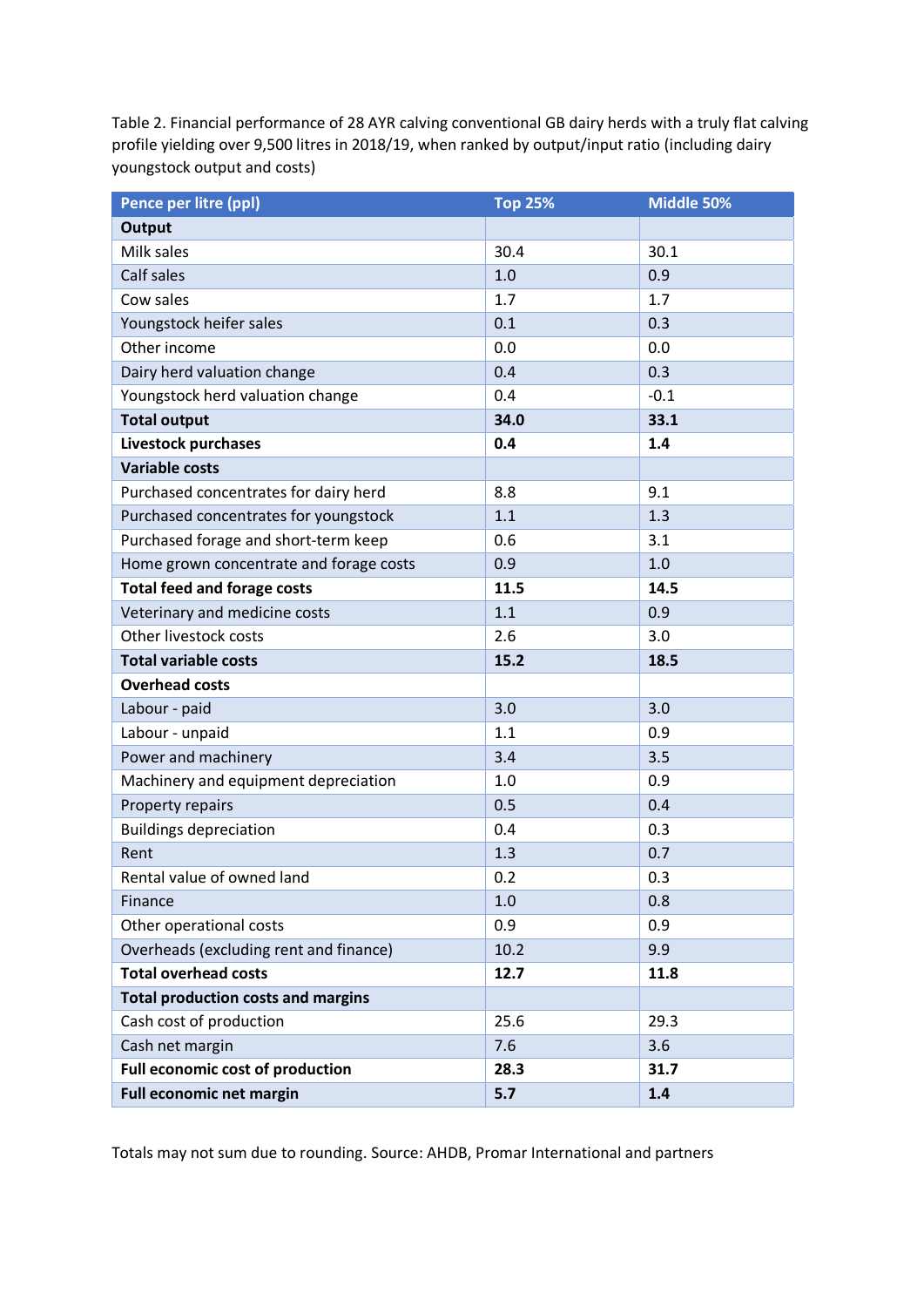# **All-year-round calving herds yielding below 9,500 litres – performance in 2018/19**

Table 3. Technical performance of 94 AYR calving conventional GB dairy herds with a truly flat calving profile yielding below 9,500 litres in 2018/19, when ranked by output/input ratio

|                                             | <b>Top 25%</b> | Middle 50% |
|---------------------------------------------|----------------|------------|
| <b>Herd</b>                                 |                |            |
| Average herd size                           | 291            | 229        |
| Dairy stocking density (livestock units/ha) | 2.1            | 1.9        |
| Labour - paid and unpaid (hours/cow/year)   | 30             | 38         |
| <b>Milk production</b>                      |                |            |
| Milk production (I/cow/year)                | 7,971          | 7,979      |
| Milk solids production (kg/cow/year)        | 602            | 606        |
| Average butterfat (%)                       | 4.0            | 4.1        |
| Average protein (%)                         | 3.3            | 3.3        |
| Milk from forage (I/cow/year)               | 2,764          | 2,792      |
| <b>Calving</b>                              |                |            |
| Age at first calving (months)               | 26             | 27         |
| Calving interval (days)                     | 398            | 400        |
| <b>Herd replacement</b>                     |                |            |
| Herd replacement rate (%)                   | 27             | 30         |
| <b>Number of lactations</b>                 | 3.9            | 3.8        |
| Average daily lifetime yield (litres/day)   | 13             | 13         |
| Dairy herd replacement cost (ppl)           | 2.6            | 3.0        |
| Dairy herd replacement cost (£/cow)         | 209            | 247        |

Source: AHDB, Promar International and partners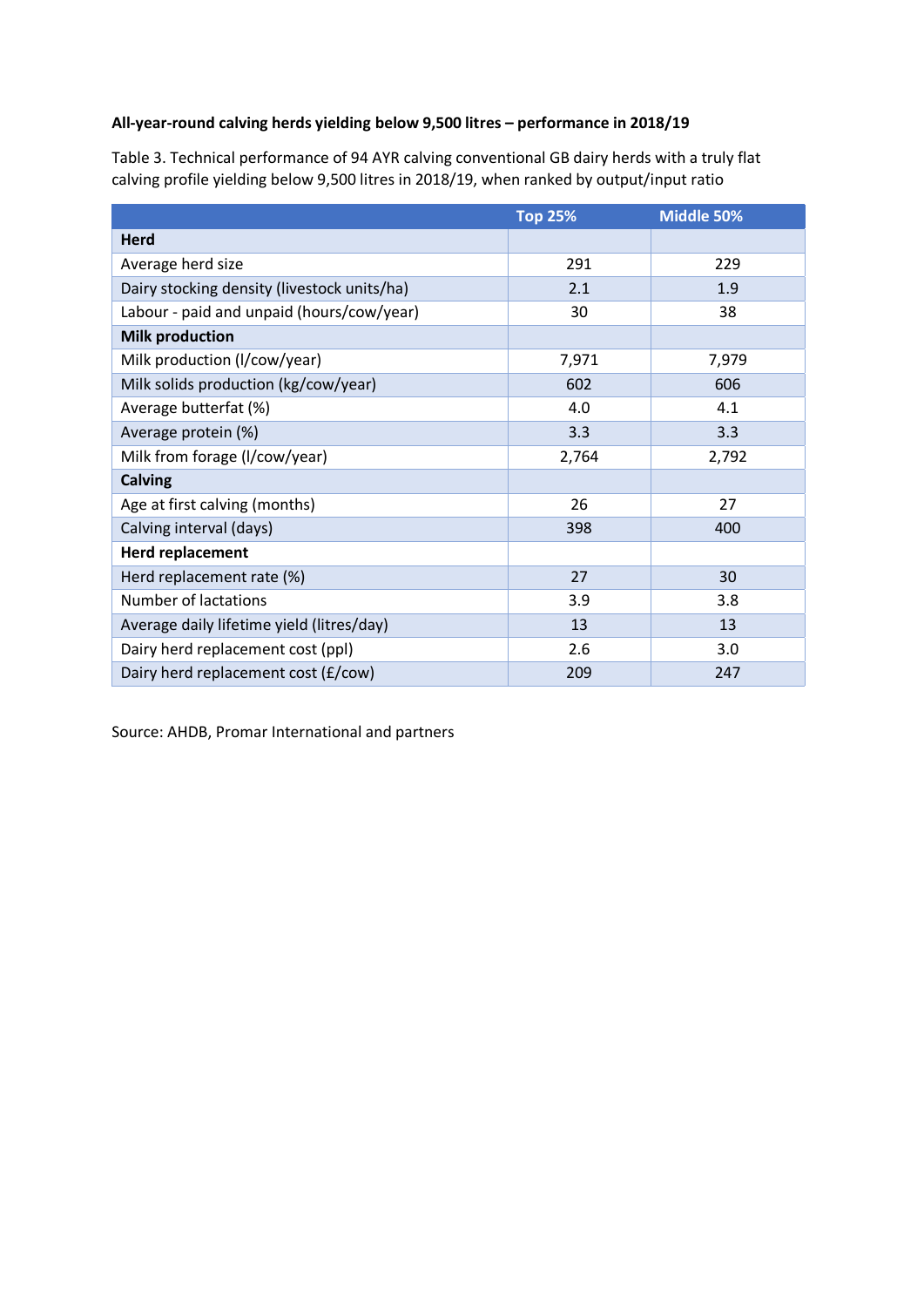Table 4. Financial performance of 94 AYR calving conventional GB dairy herds with a truly flat calving profile yielding below 9,500 litres in 2018/19, when ranked by output/input ratio (including dairy youngstock output and costs)

| Pence per litre (ppl)                     | <b>Top 25%</b> | Middle 50% |
|-------------------------------------------|----------------|------------|
| <b>Output</b>                             |                |            |
| Milk sales                                | 29.6           | 29.6       |
| Calf sales                                | 1.7            | 1.1        |
| Cow sales                                 | 1.9            | 2.6        |
| Youngstock heifer sales                   | 0.3            | 0.2        |
| Other income                              | 0.0            | 0.0        |
| Dairy herd valuation change               | 0.0            | $-0.1$     |
| Youngstock herd valuation change          | 0.1            | 0.0        |
| <b>Total output</b>                       | 33.7           | 33.3       |
| <b>Livestock purchases</b>                | 0.3            | 0.9        |
| <b>Variable costs</b>                     |                |            |
| Purchased concentrates for dairy herd     | 7.9            | 8.2        |
| Purchased concentrates for youngstock     | 1.4            | 1.6        |
| Purchased forage and short-term keep      | 1.0            | 1.2        |
| Home grown concentrate and forage costs   | 1.8            | 1.8        |
| <b>Total feed and forage costs</b>        | 12.1           | 12.8       |
| Veterinary and medicine costs             | 1.1            | 1.2        |
| Other livestock costs                     | 2.9            | 3.1        |
| <b>Total variable costs</b>               | 16.1           | 17.1       |
| <b>Overhead costs</b>                     |                |            |
| Labour - paid                             | 2.3            | 2.9        |
| Labour - unpaid                           | 2.1            | 2.6        |
| Power and machinery                       | 3.5            | 5.0        |
| Machinery and equipment depreciation      | 0.8            | 1.4        |
| Property repairs                          | 0.6            | 0.6        |
| <b>Buildings depreciation</b>             | 0.2            | 0.3        |
| Rent                                      | 0.9            | 1.0        |
| Rental value of owned land                | 0.8            | 0.7        |
| Finance                                   | 0.7            | 1.1        |
| Other operational costs                   | 1.1            | 1.4        |
| Overheads (excluding rent and finance)    | 10.6           | 14.2       |
| <b>Total overhead costs</b>               | 13.1           | 16.9       |
| <b>Total production costs and margins</b> |                |            |
| Cash cost of production                   | 25.5           | 29.9       |
| Cash net margin                           | 8.0            | 3.5        |
| Full economic cost of production          | 29.5           | 34.9       |
| <b>Full economic net margin</b>           | 4.2            | $-1.5$     |

Totals may not sum due to rounding. Source: AHDB, Promar International and partners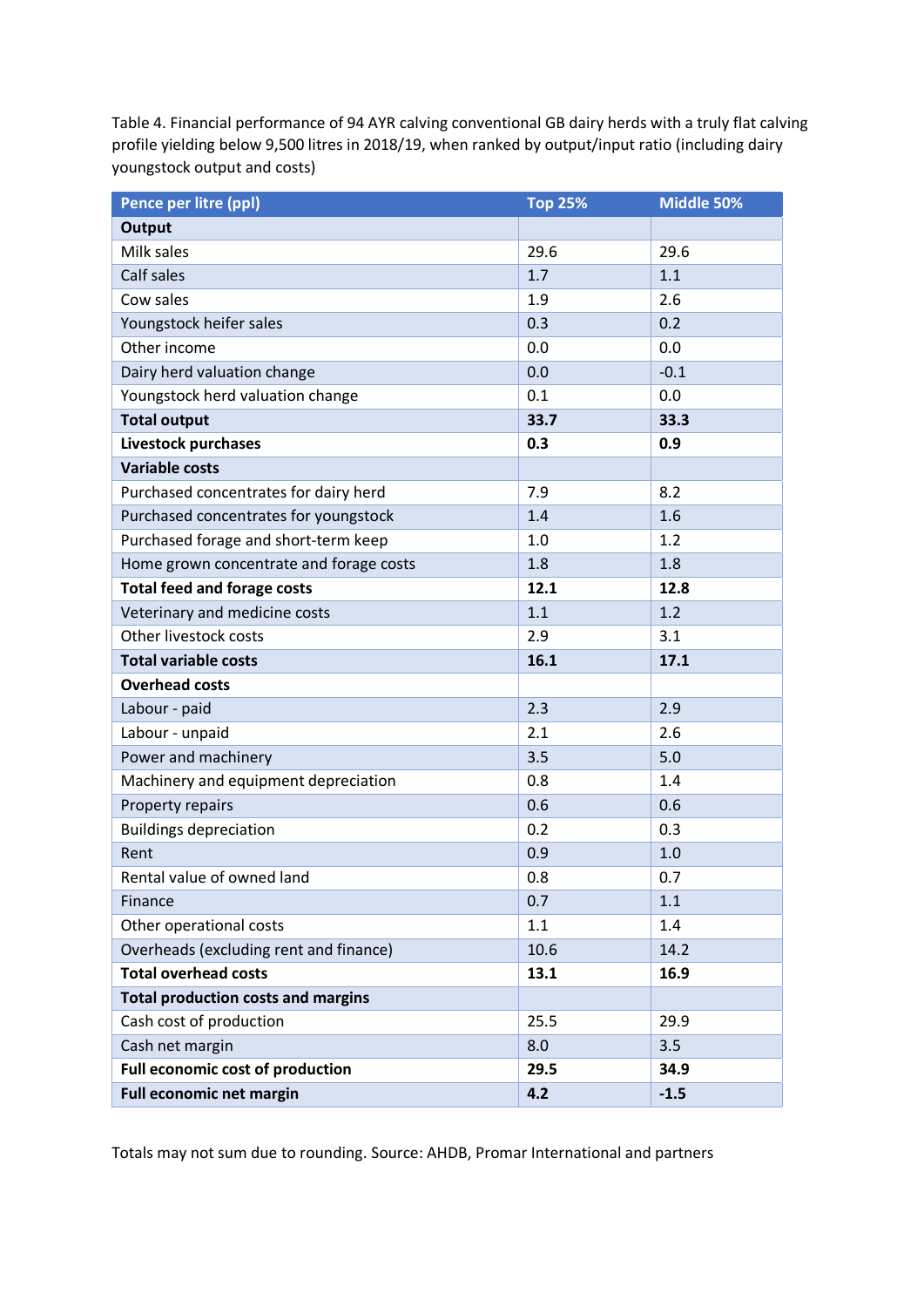### **Undefined system herds – performance in 2018/19**

Table 5. Technical performance of 136 conventional GB dairy herds with an undefined system in 2018/19, when ranked by output/input ratio

| <b>Herd</b>                                 | <b>Top 25%</b> | Middle 50% |
|---------------------------------------------|----------------|------------|
| <b>Average herd size</b>                    | 266            | 191        |
| Dairy stocking density (livestock units/ha) | 2.0            | 1.9        |
| Labour - paid and unpaid (hours/cow/year)   | 32             | 40         |
| <b>Milk production</b>                      |                |            |
| Milk production (I/cow/year)                | 8,485          | 8,278      |
| Milk solids production (kg/cow/year)        | 649            | 630        |
| Average butterfat (%)                       | 4.1            | 4.1        |
| Average protein (%)                         | 3.3            | 3.3        |
| Milk from forage (I/cow/year)               | 3,032          | 2,969      |
| Calving                                     |                |            |
| Age at first calving (months)               | 27             | 27         |
| Calving interval (days)                     | 401            | 399        |
| <b>Herd replacement</b>                     |                |            |
| Herd replacement rate (%)                   | 27             | 29         |
| <b>Number of lactations</b>                 | 3.9            | 3.8        |
| Average daily lifetime yield (litres/day)   | 14             | 13         |
| Dairy herd replacement cost (ppl)           | 2.7            | 3.1        |
| Dairy herd replacement cost (£/cow)         | 227            | 264        |

Source: AHDB, Promar International and partners